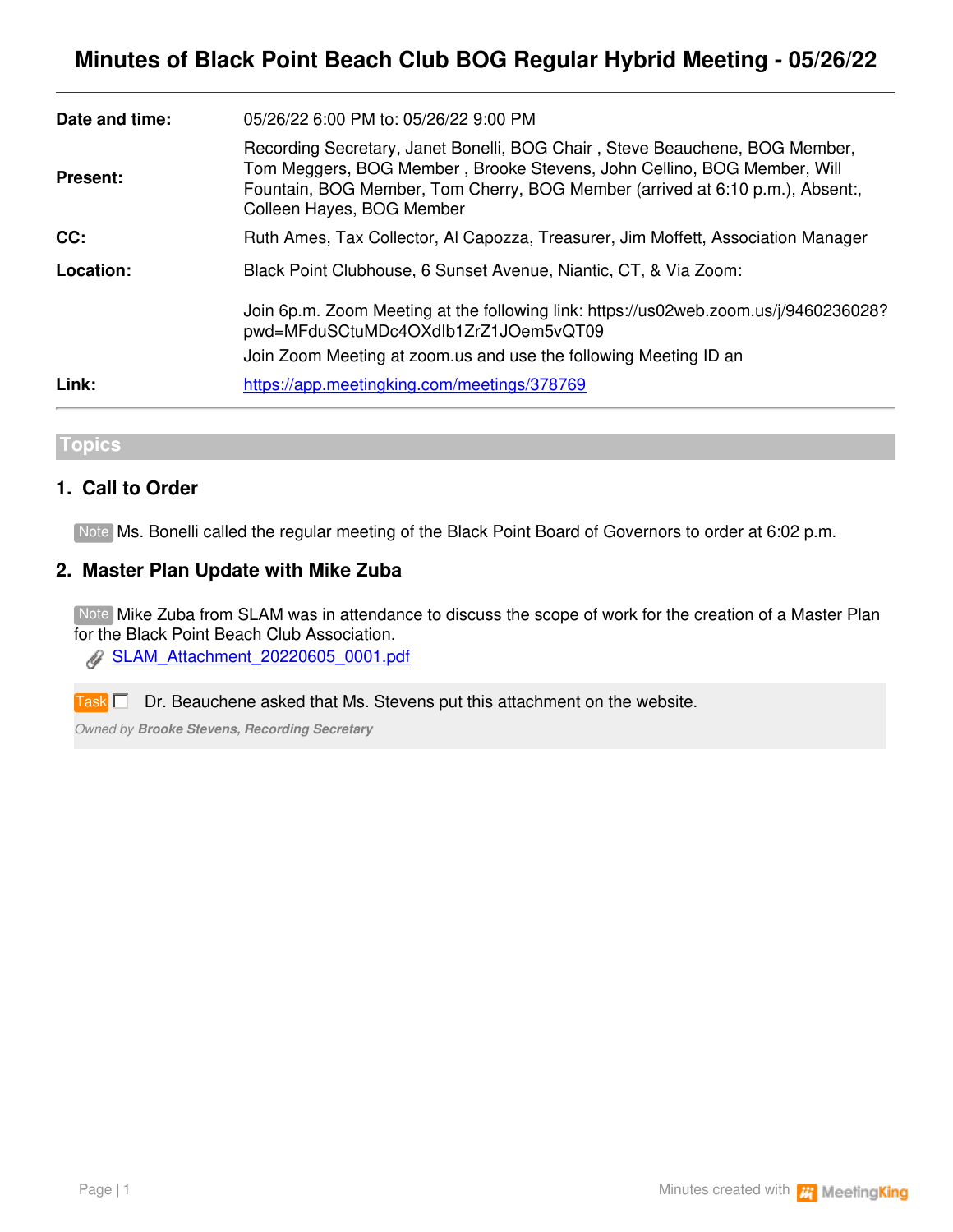Note Mr. Zuba shared some of the following:

Working for your community would really start with just really getting a good understanding of it.

A comprehensive plan looks at everything that really entails the Black Point community.

They're going to pull together some information, but a lot of the information is just going to be collected through community outreach.

This will be achieved through smaller meetings and workshops.

They will speak with the key players and garner an understanding of how the place operates, and what the assets are.

They will consider what the key driving goals are and what the things that are of value to Black Point going forward.

They want to get an understanding of not only what has been happening here, not only from a demographic standpoint of having new residents moving in, but if there are issues with zoning, building, and parking traffic flow.

They will evaluate what their assets are.

He knows they've done an infrastructure project recently; they have a Coastal Planner on staff who's going to help them work through things that are related to the water line, as well to understand if there is anything that is going to require attention in the next few years.

They want to be able to get a good understanding of that and identify when those items need to be taken care. They also want to identify things they might want to protect here.

A good part of a master plan is talking about how do we preserve the character of an area? How do we preserve what makes an area special?

Through their outreach and conversations, they're going to have really a deep dive into that and get a good understanding of what makes Black Point tick and what they want to keep going forward.

Is it everything and no change?

Or what things do you see likely changing and how you want to be able to have a plan for that going forward? Part of this process is going to rely on really working closely with a smaller group, whether that's the Board of Governors, or whether you want to put together a working group.

He's been doing this for just over 20 years.

They've always had a smaller, nimbler group to be able to bounce ideas off of or when he needs to consult on the team information.

That way when they're looking at the certain areas, they can point him in the right direction.

Or when they're looking at things, they can give him a little bit of history or a little bit of background.

All those key parts and information are things that he needs to develop a good understanding so he can craft that vision in that plan going forward.

Note Ms. Bonelli asked about having experts for each division and Mr. Zuba replied that they could have one individual cover a couple areas; they could be his key point of contact for him to be able to reach out to ask questions they're willing to share information with him.

He asked if the BOG could work as a group to kind of identify who these people are, and we can refer to them as the working group for now.

Mr. Zuba said that group will want to have a lot of conversations before we break out and engage the whole community.

They plan to issue an online survey, which is a great way to be able to get input and get everybody's Note broad ideas before they really start penning anything with the with a plan; this is something that they plan on getting out there within the first month.

Note Mr. Zuba said for a few weeks they really want to use the website, use word of mouth, and want everybody to see the survey that they'll have posted there. He typically likes to limit the surveys to 15 minutes; people lose interest with an hour-long survey.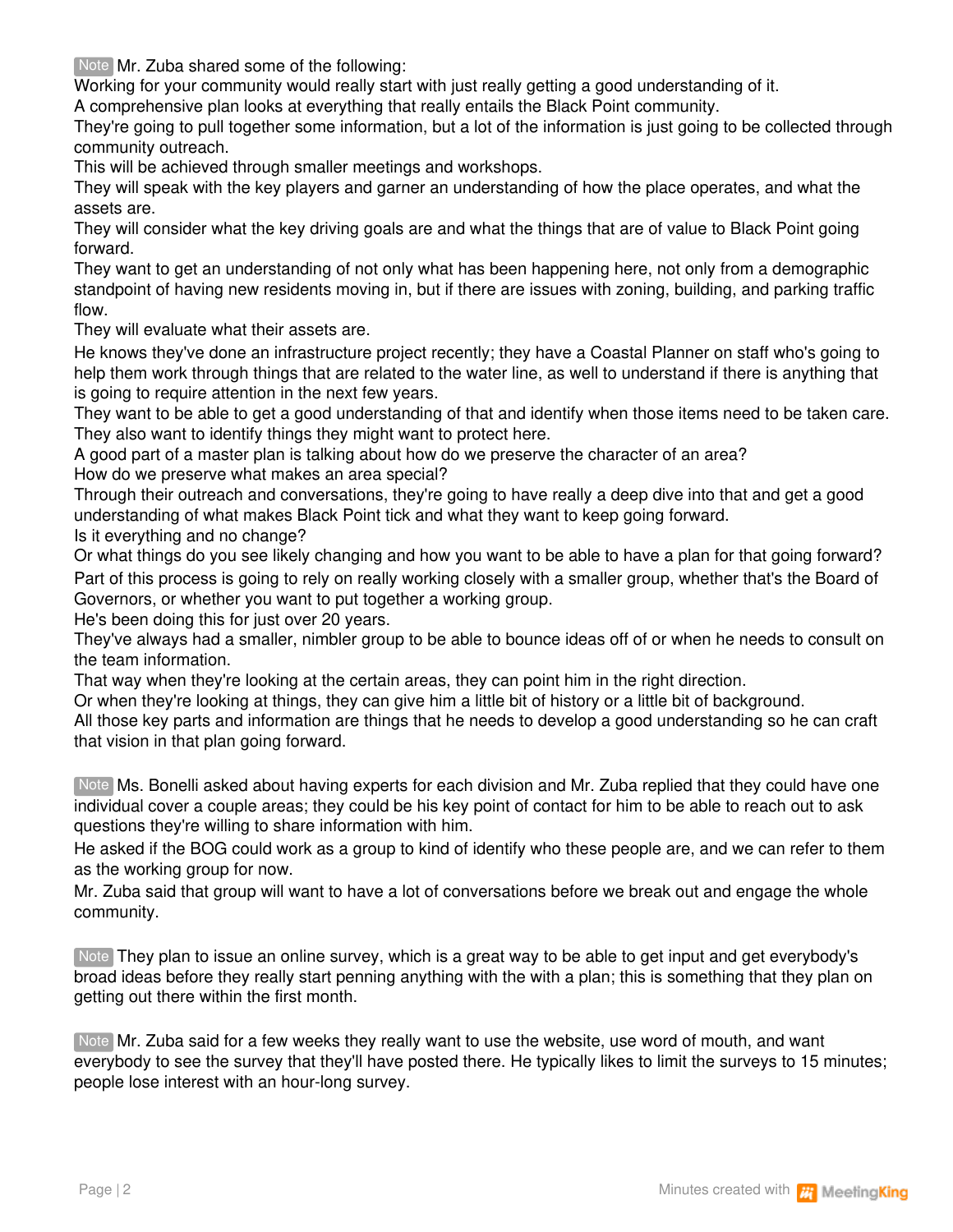Note Mr. Zuba noted they really want to drill down to the most salient areas that they want to explore as part of this, and they want input on this, so that's something that will be one of his first tasks with the working group. He added that they want an understanding of what they want to ask, they want to have some ideas going forward of what the community at large sees as some potential areas that they think should be addressed as part of this.

Note He said he can then take that information, bring it back to the group, then talk with the Board of Governors in order to be able to get an understanding of how the populace feels around certain areas. This kind of targets their work of identifying certain areas here that they want to spend more focus on as opposed to others.

Mr. Zuba said a comprehensive plan really touches on everything, but within each plan itself, and within Note each community, there's always certain areas that sort of rise to the top; these are obviously going to be the most pressing things that they want to talk about, and have community conversations on.

Note Mr. Zuba said later in the summer these conversations will lead to actionable items, and once they have an idea of what their goals and objectives are, strategies for those items that are actionable, they're going to want to go back out to the public again, and talk about these items to ensure that everyone possible is aware of it before it becomes part of the overall document.

Mr. Zuba said once they have this, they're able to kind of draft this master plan, which will basically Note encapsulate and codify the entire process that they went through and create a roadmap going forward for Black Point; this becomes the document that the BOG is going to be reflecting on every year when tackling items and approving projects.

Note Mr. Zuba noted that a few years down the road, they'll be able to use this document as a refresher and way to determine how conditions have changed; You can ask ourselves if you're seeing something new in your community, or if this aligns with who you are and if you have a document that keeps you grounded, and keeps you on track of where you want to go? He added then there'll come a point in time where either the document is outdated or that document needs a little bit of a refresher.

Note Mr. Zuba said their Master Plan will continually change and be revised over time but will always serve as the springboard for conversation and consideration.

Note Mr. Meggers asked if this schedule typically takes about up to six months and Mr. Zuba responded the six-month mark would be the final plan. He said within the first few months they'll have a really good idea of the directions they want to go based on the public input that they're getting and their analysis of all the conditions.

Note Mr. Zuba said at the midpoint, they should really begin talking about strategies, talking about goals and really have the community values kind of penned in and agreed upon with the entire community as a whole.

Note Ms. Bonelli asked about the kickoff date and Mr. Zuba said it can be now if that's what they wish. He said for them to let him know, since it takes them a little while to mobilize.

Note Mr. Cellino expressed his concern that most of the members are only here in June and July. He said they would need to act right away if they want to put out a survey.

Note Mr. Zuba said if they want to do the survey in June, they'll want to do the community workshops in July and August.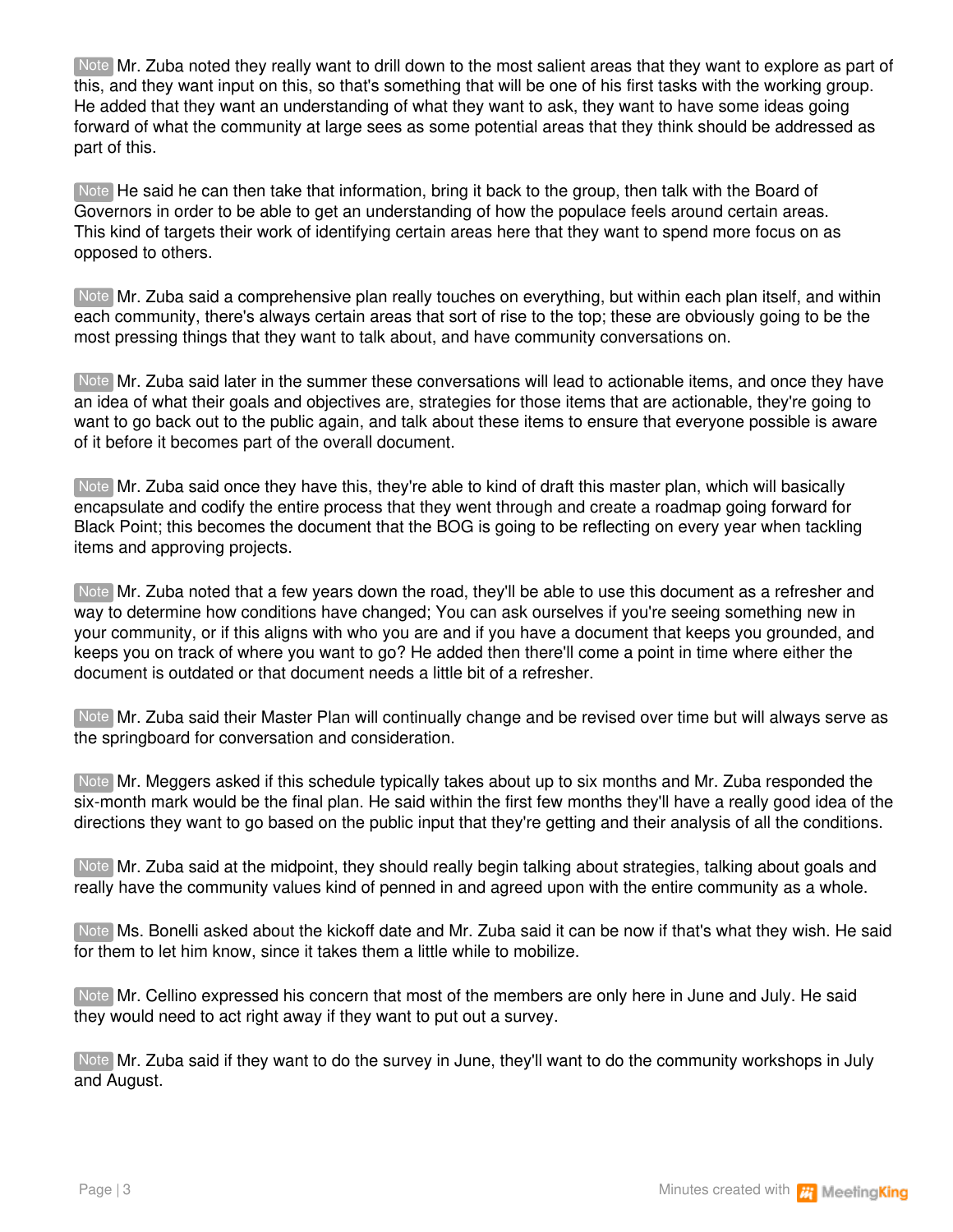Note Mr. Zuba said the first workshop will be a broader workshop and that for the second workshop, they're going to need to know what some of our strategies are and what our roadmap, goals and objectives are going to look like. He noted that would have to be done probably before Labor Day, since he's assuming that after the holiday weekend, they have some residents that head out for the fall; they really want as many people here to be able to engage in this process as possible.

Note Mr. Cellino expressed his concern about coming up with appropriate and comprehensive topics in time. Mr. Zuba detailed how the strategy is to start really broad and become more specific through the community work.

Note Mr. Zuba said workshops typically entail five major items and the Board discussed in great detail how these items might be selected and what they might be.

Mr. Zuba said once they pick their five main topics, it will be useful to have a kind of ambassador for Note each topic bucket.

Note Mr. Meggers said it would be ideal to select the buckets now so they can be announced at the Annual Membership Meeting on Saturday.

Note The Board briefly discussed looking at other Master Plans for ideas.

Note The Board debated potential topics and areas of concern for the community.

Thad Guzy suggested the Board express at Saturday's meeting, that this is what they're looking for, and Note when people fill out their survey, would they be willing to commit themselves to being involved and contributing to one of these buckets.

Note Mr. Zuba said they'll find for a comprehensive plan, when you start trying to dissect the buckets, you'll see they're all interrelated and no way to break them off from each other.

Note After much discussion the Board determined that the buckets would be:

1. Recreation

- 2. Capital Assets/Infrastructure
- 3. Land Use

4. Community Values

5. Waterfront & Beaches

### **3. Motion to Enter Executive Session for the Purpose of Discussing the R-O-W Litigation**

Decision **MOTION** (1)

Mr. Meggers moved to enter Executive Session at 7:04 p.m. for the purpose of discussing the R-O-W Litigation.

Dr. Beauchene seconded the motion. Motion carried, 6-0-0.

Note The Board exited Executive Session at 7:30 p.m. with no action taken.

Note Ms. Bonelli said there has been some concern in the community about a conflict of interest with our attorney Mark Zamarka, regarding the Bellaire right-of-way, and the West Lane mediation given that he is also the Town Attorney.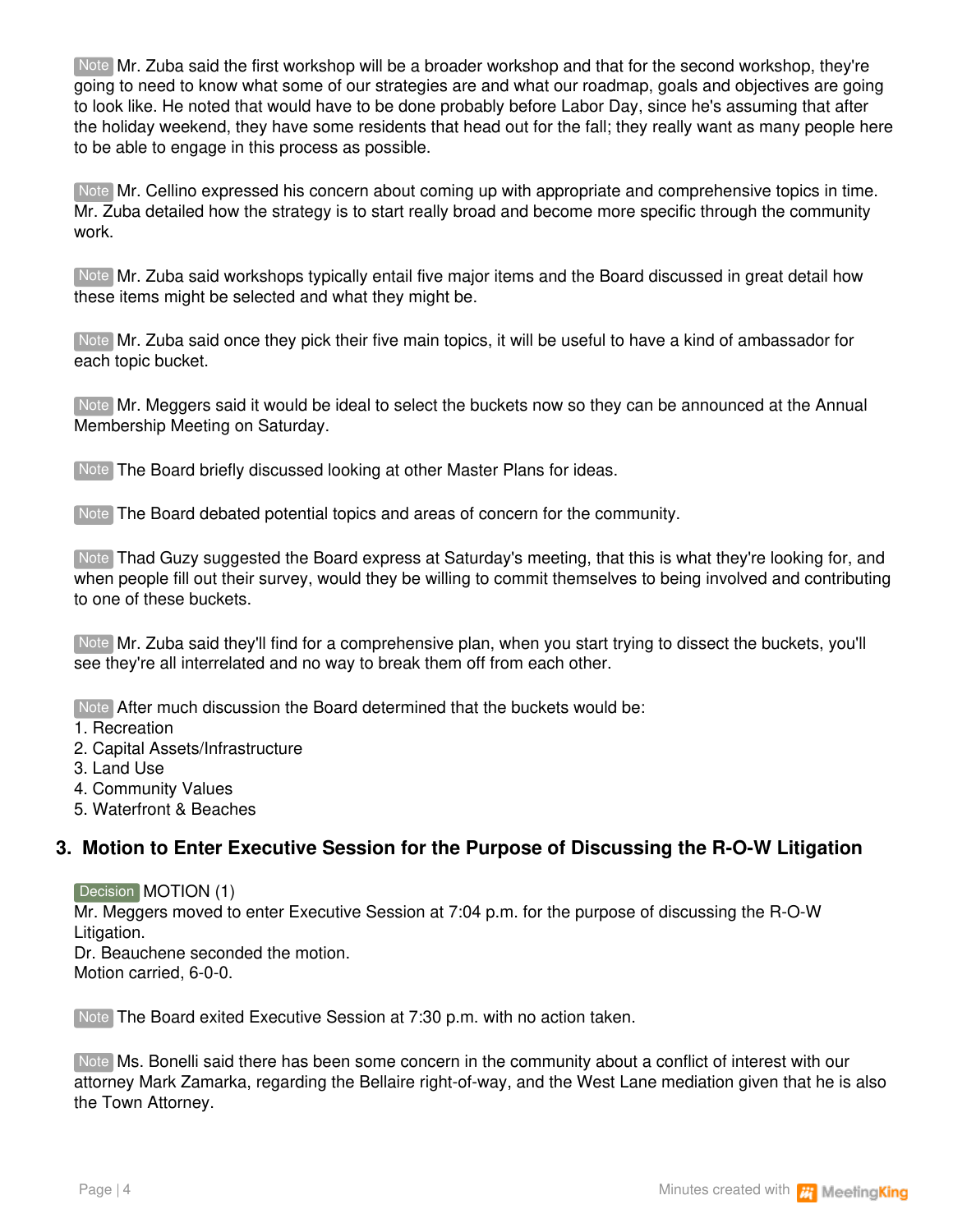Decision MOTION (2)

Dr. Beauchene moved that the Board of Governors ask Attorney Zamarka to recuse himself only from the Bellaire R-O-W and West Lane litigation. Ms. Bonelli seconded the motion. Motion carried, 5-0-1. Dr. Beauchene abstained from the vote.

# **4. Communications**

Note Ms. Bonelli noted for the record, the communications she received:

1. Evelyn Gryk Frolich

**Doin\_Us\_Flyer\_Rev\_5.18.22.docx** 

Note 2. Eleanor Anderson

Ms. Anderson sent correspondence that she designs websites and would be willing to assist the Board with revamping the Black Point website.

[Anderson\\_website\\_correspondence\\_attachment.pdf](https://app.meetingking.com/uploads/attachments/255536-Anderson_website_correspondence_attachment-94cd91bd32d81fc377ae9ca02e7a1140212857c5.pdf?1654558347)

Note 3. David Weiss

Email

[Blue\\_Heron\\_CT\\_\(BHC\)\\_Right\\_of\\_Way\(ROW\)\\_Sea\\_Wall\\_and\\_Road\\_Issues.pdf](https://app.meetingking.com/uploads/attachments/255429-Blue_Heron_CT_%28BHC%29_Right_of_Way%28ROW%29_Sea_Wall_and_Road_Issues-8fec6bb915b5cad1bce48ccfdad10e1305f474e6.pdf?1654488411)

Note Photo 1

**[Town\\_Street\\_Water\\_Drain\\_at\\_Ocean\\_End\\_of\\_ROW.jpg](https://app.meetingking.com/uploads/attachments/255430-Town_Street_Water_Drain_at_Ocean_End_of_ROW-246576b4c477598348fd8eeff841c718722636ab.jpg?1654488437)** 

Note Photo 2

**[Top\\_Down\\_View\\_South\\_East\\_End\\_of\\_BHC\\_ROW.jpg](https://app.meetingking.com/uploads/attachments/255431-Top_Down_View_South_East_End_of_BHC_ROW-ed0a8d971d5b86434b4b2feac142c690fccd8d9a.jpg?1654488461)** 

Note Photo 3 **Deteriorating Road.jpg** 

Note **4. Barbara Johnston** 

Email

254860-Misc. - Questions\_before\_annual\_meeting\_May\_28th.pdf

# **5. Additions to the Agenda**

Note Mr. Fountain said he has one addition to the agenda and imparted the following:

It has been observed that the bulkhead ladder mount at the Nehantic pier is showing cracks on two sides.

We have a total of four cracks at the bolt lines where the gangway ladder mount is bolted.

The bulkhead is completely undermined and hanging in midair.

He believes this should be examined by an engineer and architect before it breaks off and falls into the water.

It may also pose a safety issue.

Note Mr. Meggers suggested they go look at this tomorrow and Mr. Moffett said that Mr. Fountain is talking about where the ramp goes down to Nehantic- the little jetty that ramp sits on, and the box underneath. Mr. Moffett agreed that it's an issue that needs to be addressed.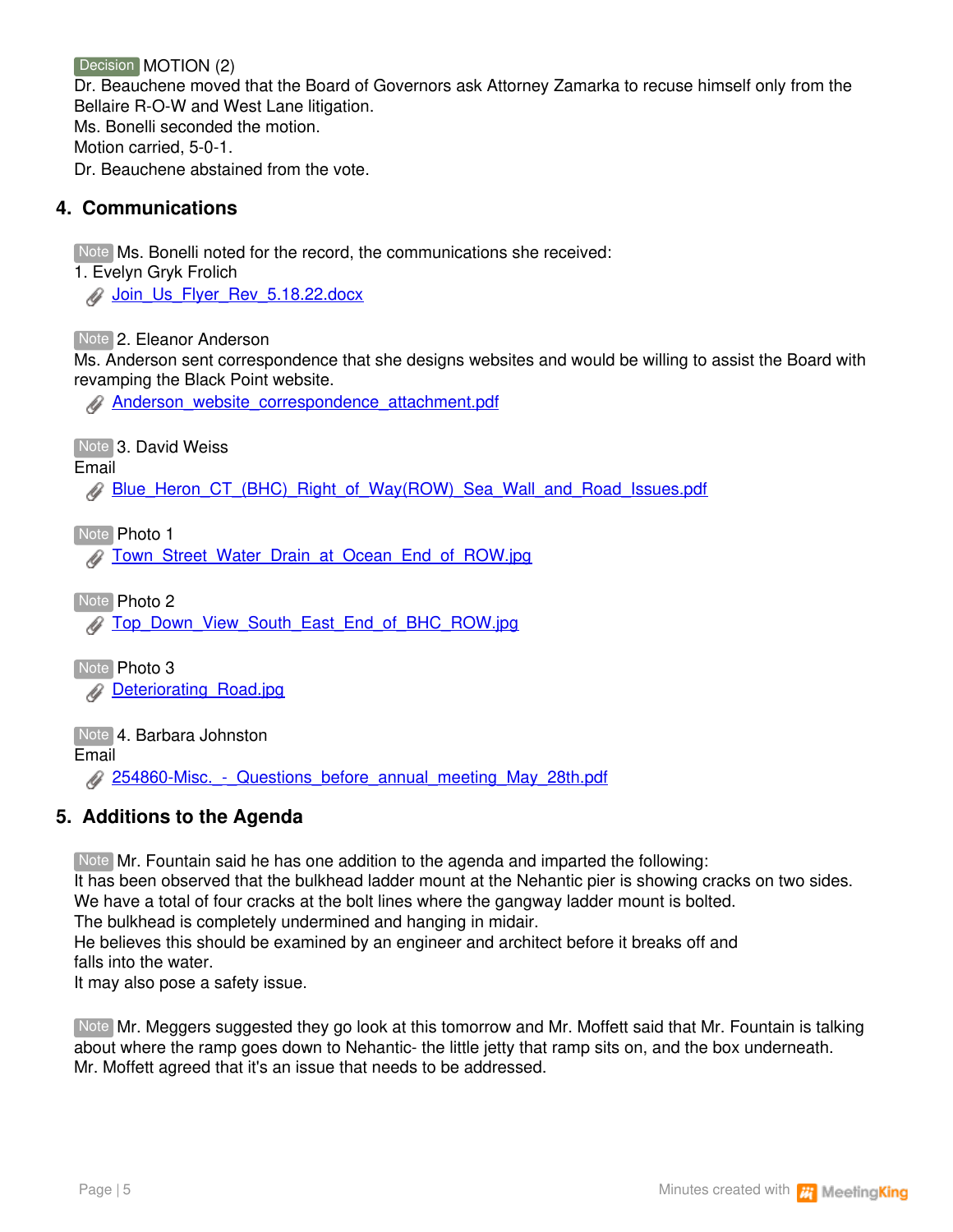Decision MOTION (3)

Dr. Beauchene moved to add one zoning item to the agenda under reports, which is a housekeeping item that needs to be addressed.

Mr. Meggers seconded the motion. Motion carried, 6-0-0.

# **6. Approval of Meeting Minutes**

## **6-1. April 20th, 2022, BOG Regular Hybrid Meeting Minutes**

Note See attached Meeting Motions & Deferred Items Summary

**[April\\_20\\_2022\\_Summary\\_of\\_Motions\\_\\_\\_Deferred\\_Items.pdf](https://app.meetingking.com/uploads/attachments/255534-April_20_2022_Summary_of_Motions___Deferred_Items-ec67e5cc0ca53ae36cd81104da096b8ec46ffa71.pdf?1654558252)** 

Note See attached meeting minutes [BOG-Regular-Hybrid-Meeting-04\\_20\\_22\\_Minutes.pdf](https://app.meetingking.com/uploads/attachments/255535-BOG-Regular-Hybrid-Meeting-04_20_22_Minutes-663d72ef6c33a2a4bcb1cde40fb3759137fec0b9.pdf?1654558306)

Decision **MOTION** (4)

Dr. Beauchene moved to approve the Black Point Beach Club Board of Governors April 20th, 2022 Regular Hybrid Meeting Minutes as presented. Mr. Meggers seconded the motion. Motion carried, 6-0-0.

# **6-2. May 12th, 2022, BOG Special Executive Session Meeting Minutes**

**Note See attached minutes** [Minutes-of-Black-Point-Beach-Club-BOG-Special-Meeting-05\\_12\\_22.pdf](https://app.meetingking.com/uploads/attachments/255528-Minutes-of-Black-Point-Beach-Club-BOG-Special-Meeting-05_12_22-faab7c55170b4239f05f10631f33f6e045c0a988.pdf?1654557982)

Decision **MOTION** (5) Dr. Beauchene moved to approve the Black Point Beach Club Board of Governors May 12th, 2022 Special Executive Session Meeting Minutes as presented. Mr. Meggers seconded the motion. Motion carried, 6-0-0.

### **6-3. May 12th, 2022, BOG Regular Meeting Minutes**

Note See attached minutes

Minutes of Black\_Point\_Beach\_Club\_BOG\_Regular\_Meeting\_Minutes\_05\_12\_22.pdf

Note See attached Meeting Motions & Deferred Items Summary [Filing-of-the-BPBCA-BOG-May-12th-2022-Meeting-Motions-Deferred-Items-Summary.pdf](https://app.meetingking.com/uploads/attachments/255529-Filing-of-the-BPBCA-BOG-May-12th-2022-Meeting-Motions-Deferred-Items-Summary-78f55c4b7ca04d8b7c9aa8d122f5f3aae10c2c8b.pdf?1654558078)

Note **MOTION** (6)

Dr. Beauchene moved to approve the Black Point Beach Club Board of Governors May 12th, 2022 Regular Meeting Minutes as presented.

Mr. Cherry seconded the motion.

Note Mr. Capozza noted he has 2 corrections:

1. Section 4-1, Last Line should read "There is about \$10,000 surplus in estimated income minus expenses thru June 30th, 2022."

2. Page 2, Middle of page, "\$50,000" is listed and it should read "\$55,000."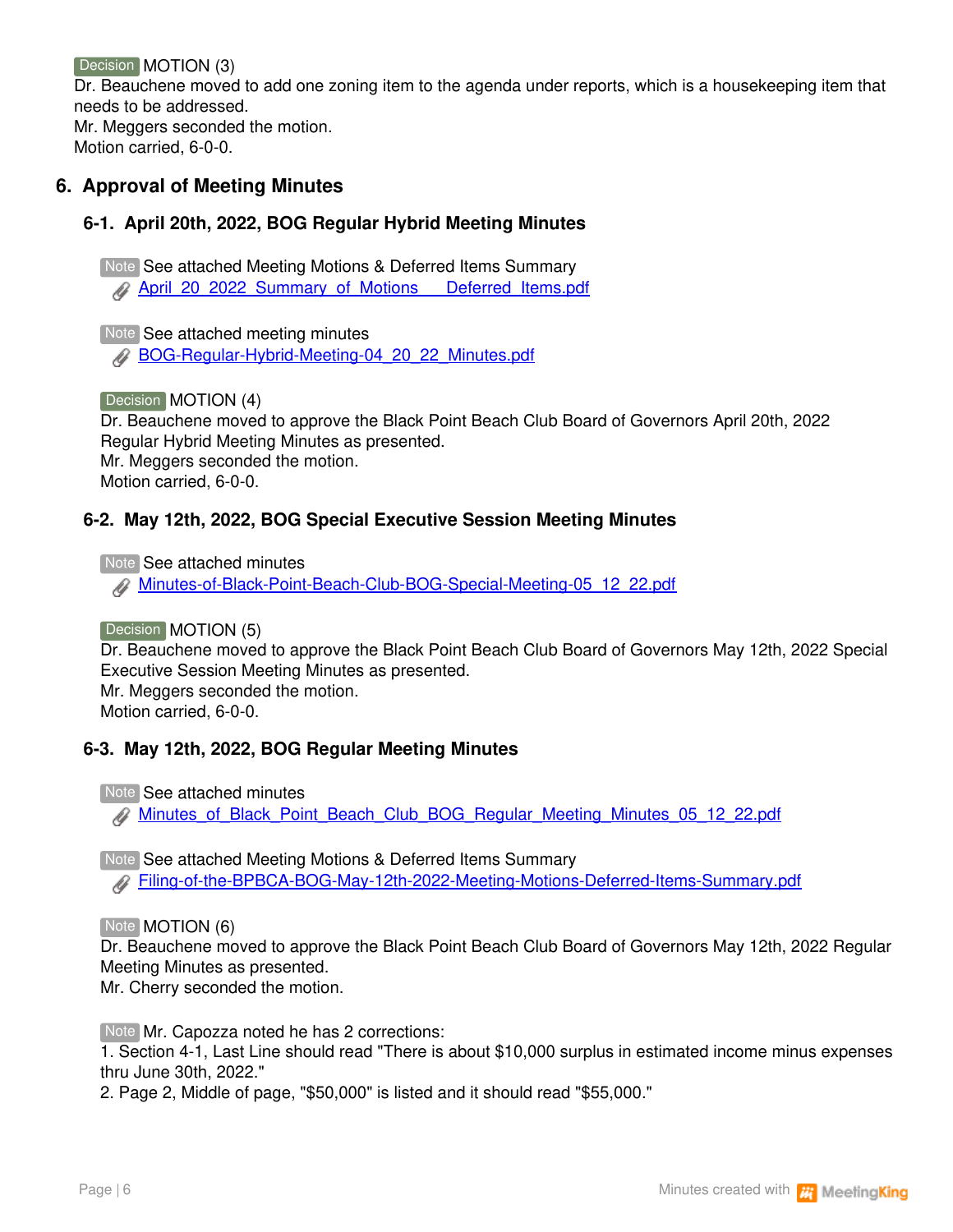Decision **MOTION** (7)

Dr. Beauchene amended his previous motion and moved to approve the Black Point Beach Club Board of Governors May 12th, 2022 Regular Meeting Minutes as corrected. Mr. Cherry amended his second. Motion carried, 6-0-0.

# **7. Reports**

## **7-1. Treasurer**

Note Mr. Capozza referenced his report and shared some of the following:

The highlights thru May 26, 2022, Year to Date (YTD) are:

Total YTD Income amounted to \$294,586, an increase of \$2,669 vs last month YTD report. Items contributing to the increase were: Zoning application fees (\$1,470), Grand List Taxes Collected (\$1,003), and all others (\$196).

Total YTD Expenses amounted to \$228,701, an increase of \$13,823 vs last month YTD report. Items contributing to the increase were: Payroll (\$4,317), LT Shoreline/Land based CPF-Expenditures (\$2,267), Waterfront Maintenance (\$1,945)), Playground (\$1,330), Clubhouse (\$1,173), Utilities (\$806), Legal Fees (\$669) and all others (\$1,316).

Total Actual thru May 26, 2022, YTD, Income minus Expenses equals \$65,885, Positive. Estimate to June 30, 2022, YTD, Income Minus Expenses equals approximately \$9,000, Positive.

[Financial\\_Report\\_Budget\\_VS\\_Actual\\_as\\_of\\_5-26-22.xls](https://app.meetingking.com/uploads/attachments/255428-Financial_Report_Budget_VS_Actual_as_of_5-26-22-1c9f9f4cf6f56d5ed0bd9e94a21e7c4217febe9d.xls?1654487545)

Note Mr. Cellino noted he has ordered the tent and will submit an invoice for reimbursement.

### **7-2. Tax Collector**

Note Ms. Ames noted there has been no change from last month; they still have \$301.78 outstanding which represents one person who she calls frequently, and she doesn't receive the money. She added that the other is the property, and there's a partial payment on two partials, and they're not making any progress with that. Ms. Ames noted that he (the gentleman in question,) is waiting for an answer.

Note Ms. Ames said this goes back a few years and Mr. Cellino said that State Statute prevents any taxes from being waived.

Note The Board briefly discussed how the gentleman in question is seeking reimbursement due to an incident with a tree limb which is why he hasn't paid his taxes fully. Ms. Ames clarified that the overdue tax payment goes back a year and a half.

Note The Board agreed that these are two separate issues, the individual should pay his taxes and if he can supply a receipt, they can reimburse him for the tree limb. The Board discussed that in addition to the tree limb incident, the party is complaining that equipment used for repairing the pier, damaged his property.

Task **□** Mike Johnson who was in attendance, discussed how he believes Pinder reseeded the area that the gentleman is claiming was damaged. Mr. Moffett said he will speak with the gentleman first and come back to the Board if necessary.

*Owned by Jim Moffett, Association Manager*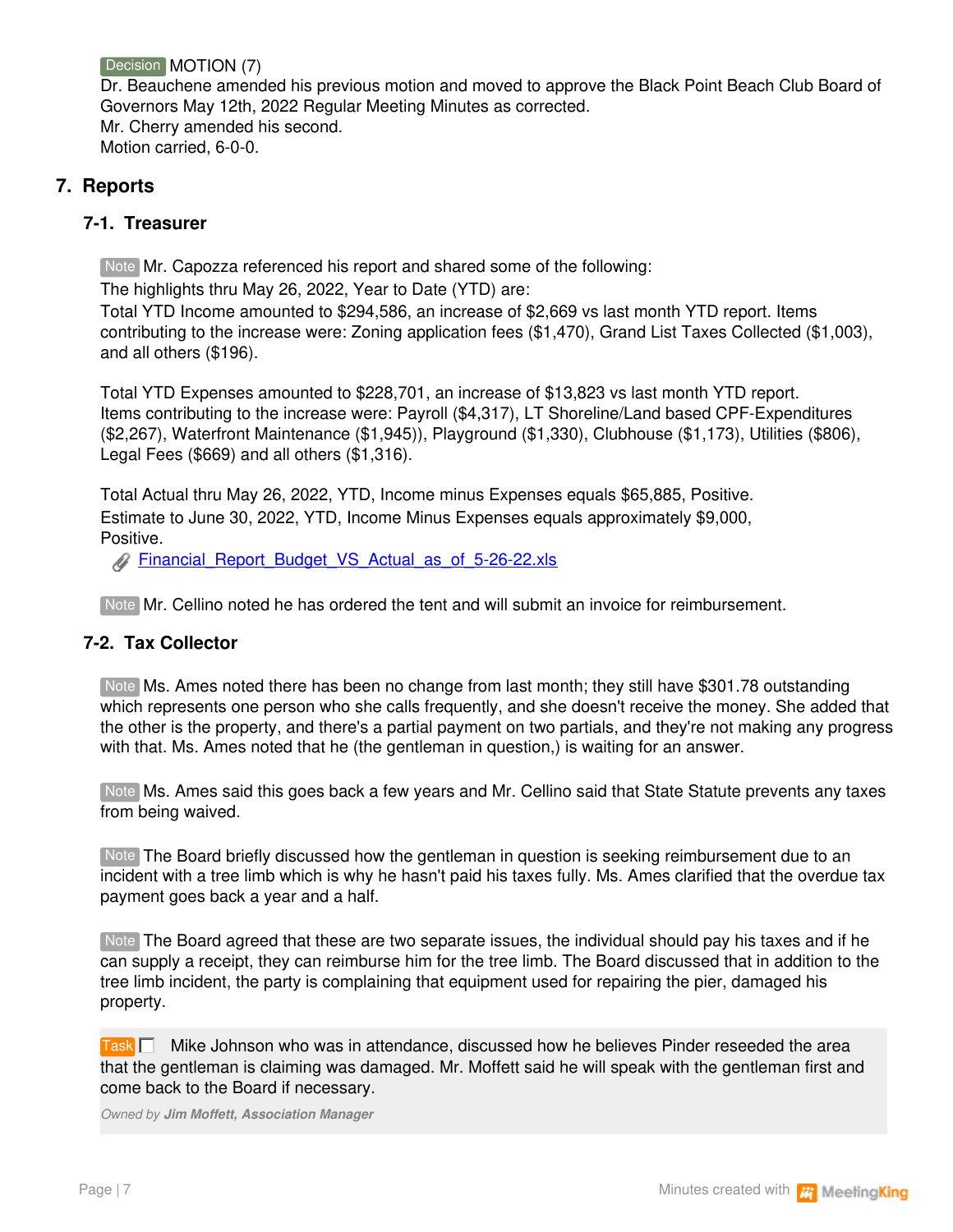#### **7-3. Association Manager**

Note Mr. Moffett noted he sent a supplemental report. [May\\_2022\\_II\\_Association\\_Managers\\_Report\\_\(1\).pdf](https://app.meetingking.com/uploads/attachments/255539-May_2022_II_Association_Managers_Report_%281%29-e2eeb42d8899391afc4e9648f261c2ffa460ac5c.pdf?1654562766)

Note Mr. Moffett shared that the Spring Cleanup Day was a sucess and that swim raft lines will go in tomorrow.

Mr. Moffett discussed how South Beach is a mess due to all the rocks; daily cleanings will start the Note weekend of June 17th, 2022, and until then, will only occur on weekends. He added that the clay courts are open, he will install the covers this weekend, and the South Beach swim raft will go in tomorrow.

#### **7-4. Zoning Ex-Officio Report**

Note Dr. Beauchene explained that Jim Fox's and Jim Allen's terms on the Zoning Commission end in July, and both parties would like to continue to serve. He added that Charlie Bruce's alternate term also is set to expire, and he would like to continue to serve as well; John Kycia, who is a regular member has chosen not to continue so no matter which position Mr. Bruce may fill, there will be a vacancy. Dr. Beauchene said the Zoning Commission will advertise they're seeking someone to fill an upcoming vacancy, on the website.

#### Decision **MOTION** (8)

Dr. Beauchene moved that Jim Fox, Jim Allen, and Charles Bruce be reappointed as members of the Zoning Commission for additional 3-year terms. Mr. Cellino seconded the motion. Motion carried, 6-0-0.

#### **8. New Business**

#### **8-1. Annual Meeting Logistics**

Note The Board has an in-depth conversation about the logistics for the Annual Meeting.

Note Ms. Bonelli discussed how she's heard several people mention that they may not attend the Annual Meeting because they're concerned about Covid. She added that Beth Bruckner and Cheryl Colangelo, who have always generously donated their time to help out, will be unable to do so this year.

Note Colleen Chapin who was in attendance, said she will check voters in on Saturday if needed.

Note The Board discussed if drive up voting is needed and decided that the PA system will be utilized so people can attend the meeting outside the Clubhouse if they so desire.

Note Ms. Stevens reported that Ms. Ames has supplied her with a list of the properties in trust and will being blank voter designation forms for anyone who needs them.

Note Mr. Cellino discussed the "one vote per house" rule and the best way to track when someone has voted.

Note Ms. Bonelli said she will retrieve the donuts and coffee for Saturday.

Note The Board discussed CDC guidelines.

### **8-2. Playground Equipment Discussion**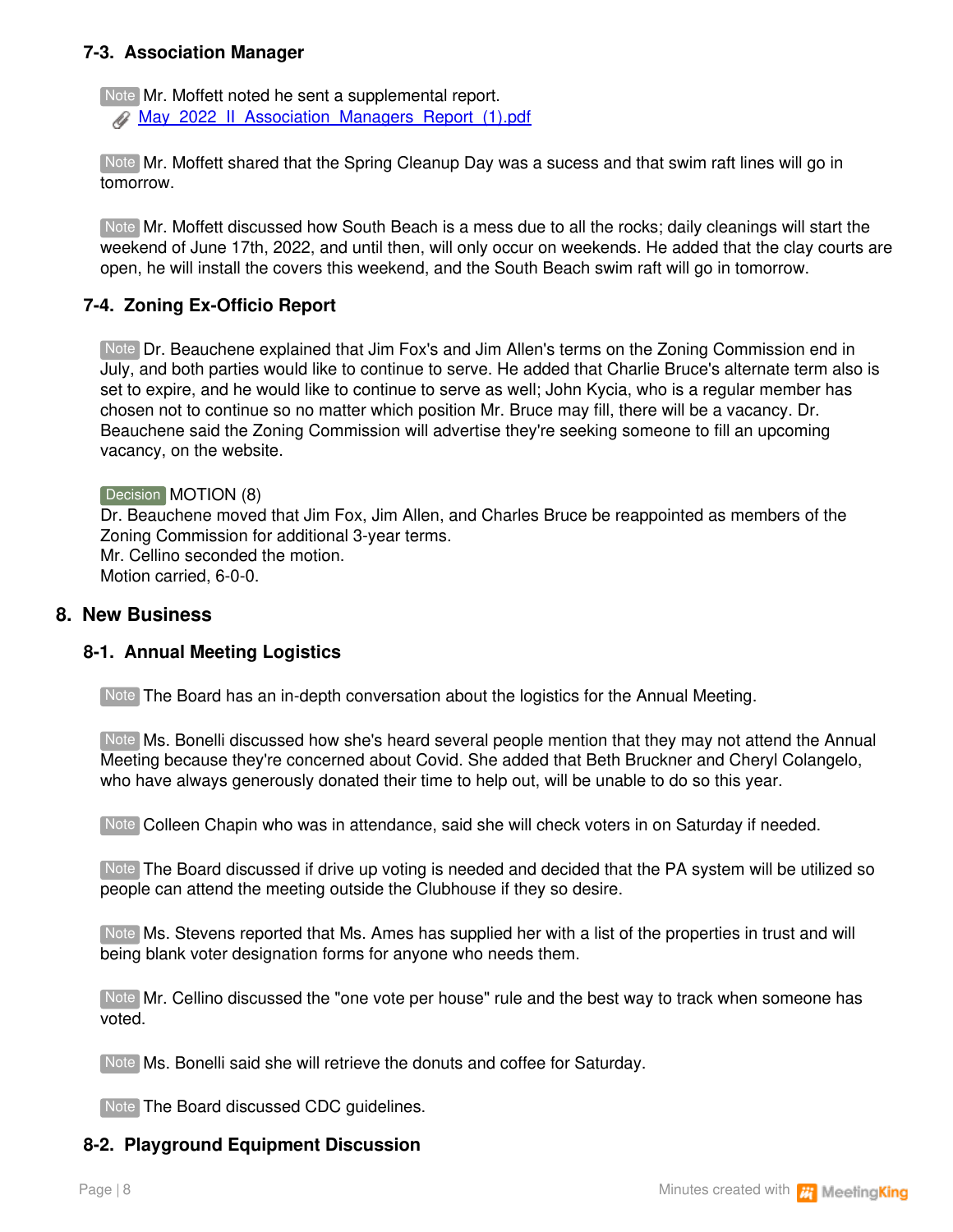Note The Board tabled this item since Ms. Hayes was not in attendance.

#### **8-3. Website Discussion**

Note Note website correspondence

[Anderson\\_website\\_correspondence\\_attachment.pdf](https://app.meetingking.com/uploads/attachments/255540-Anderson_website_correspondence_attachment-1305539092c68ac3473d5af455e92a8845f82d96.pdf?1654566270)

Note The Board discussed the website correspondence and how the website could be more user friendly, and benefit from a revamping. Ms. Stevens suggested inviting Ms. Anderson to a future meeting so she can speak on this topic.

Task **[** ] Mr. Meggers asked Ms. Stevens to pin the golf tournament information to the top of the facebook page.

*Owned by Brooke Stevens, Recording Secretary*

[Black\\_Point\\_Golf\\_Outing\\_\(2\)\\_\(1\).docx](https://app.meetingking.com/uploads/attachments/255544-Black_Point_Golf_Outing_%282%29_%281%29-3386ad18adec13c08d618b347c5a3b6b1fa0fa92.docx?1654569447)

## **9. Further Public Comments**

Note There were none.

### **10. Adjournment**

Decision **MOTION** (9) Dr. Beauchene moved to adjourn the Black Point Beach Club Board of Governors May 26th, 2022 Regular Hybrid Meeting at 8:26 p.m. Mr. Fountain seconded the motion. Motion carried, 6-0-0.

Note Respectfully Submitted, Brooke Stevens, Recording Secretary